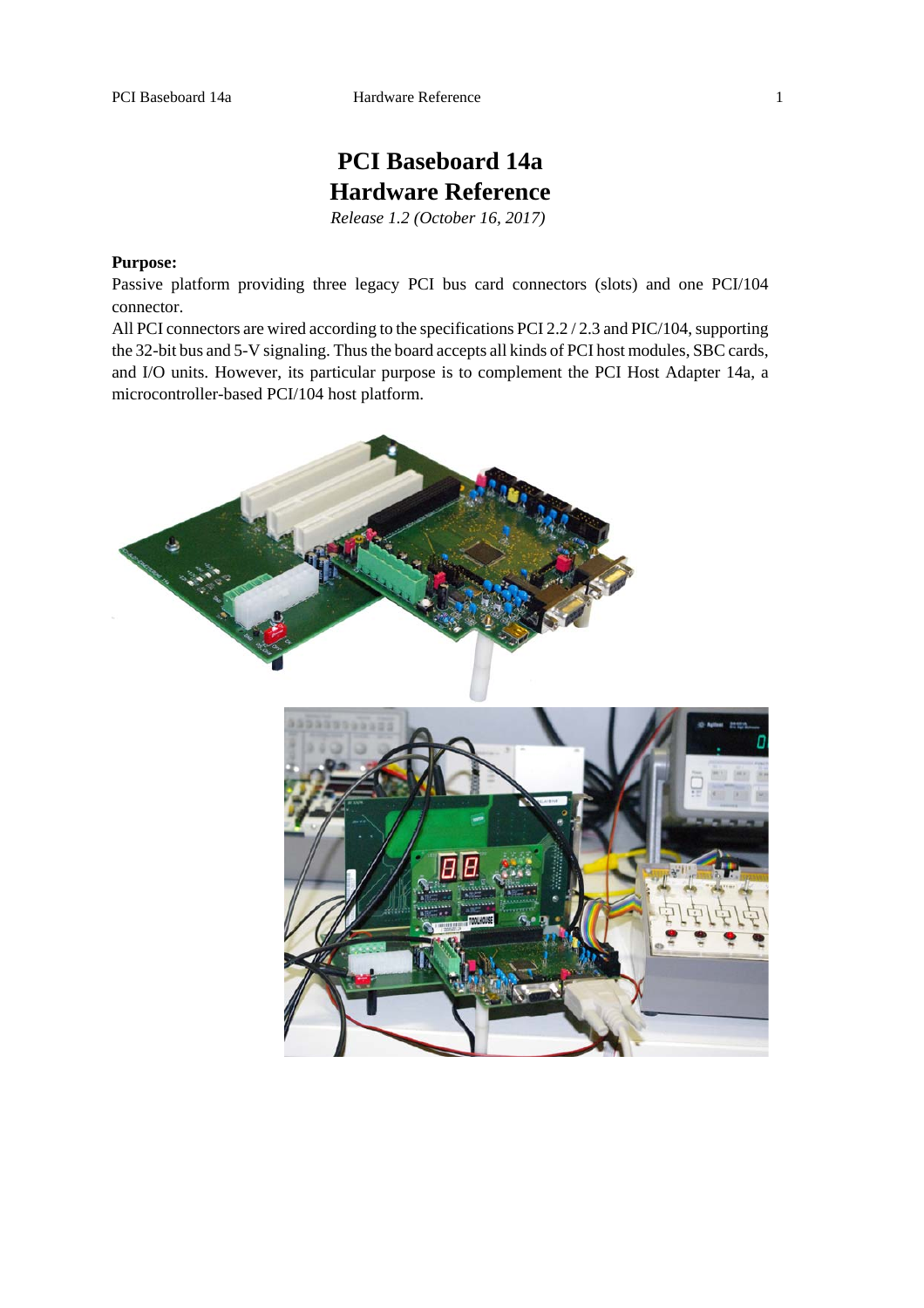

- 1 PCI slot 1; 32 bits, 5 V 7 Power LEDs
- 
- 3 PCI slot 3; 32 bits, 5 V 9 Ground test point
- 
- 
- 6 Power supply terminals
- 
- 2 PCI slot 2; 32 bits, 5 V 8 Internal ATX power switch
	-
- 4 PCI/104 connector, 120 pins 10 Power supply configuration pin headers
- 5 ATX power supply connector 11 ATX power switch terminal

## **PCI slots (1), (2), (3)**

The board can be populated with three PCI slot connectors (124 pins). The connectors are to be inserted with regard to the 5-V signaling level.

## **PCI/104 connector (4)**

The connector pins are connected to signals, supply voltages, and ground according to the PCI/104 specification.

# **ATX power supply connector (5)**

This 20-pin connector allows employing power supply units manufactured primarily for use in personal computers.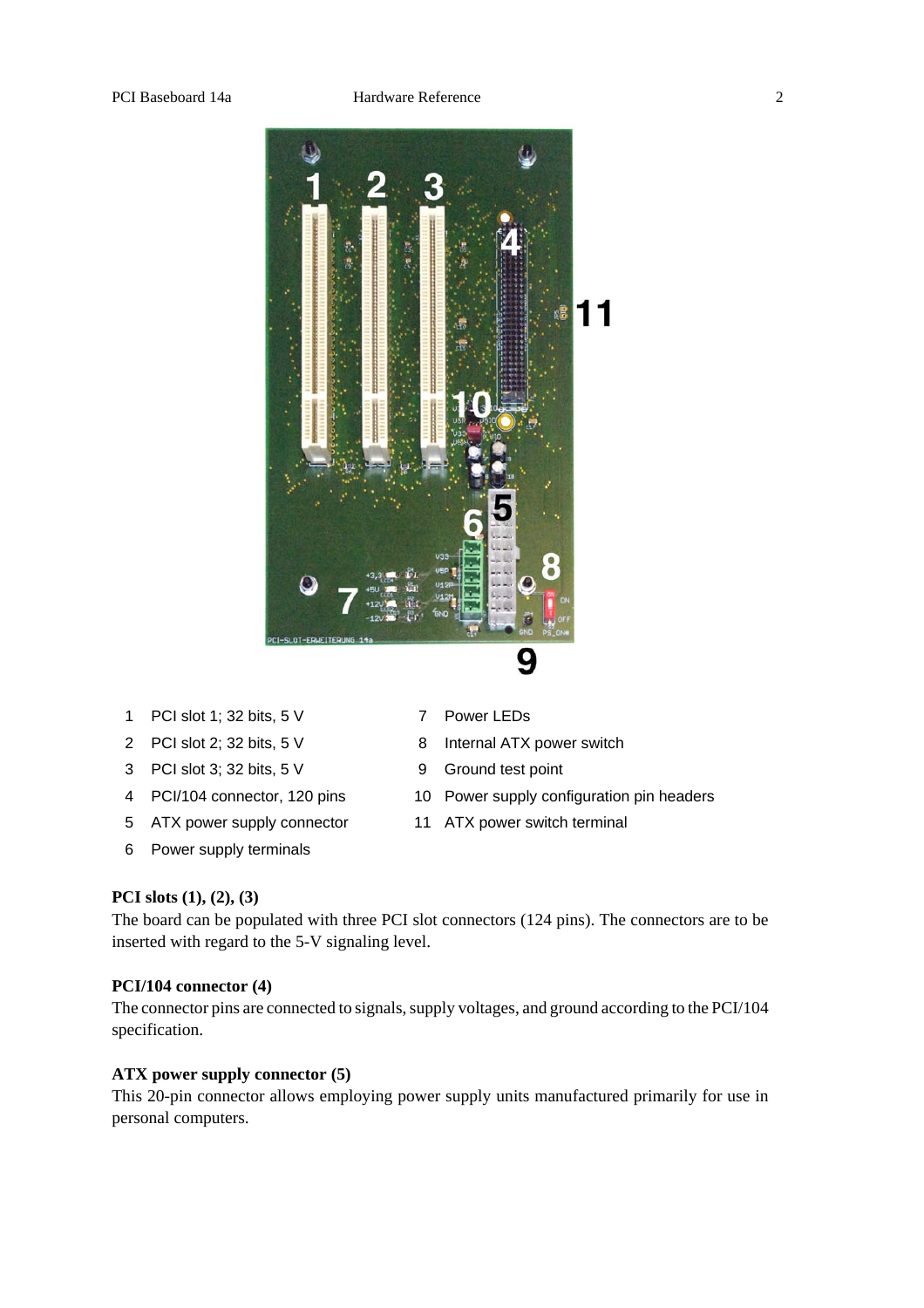## **Power supply terminals (6)**

This terminal block has a pin pitch of  $150$  mils  $= 3.81$  mm. Any connector type with appropriate footprint may be inserted. It allows attaching power supply units, which have no ATX-type connector.

# **Power LEDs (7)**

A light-emitting diode is provided for each operating voltage  $(+ 3.3 \text{ V}, +5 \text{ V}, +12 \text{ V}, -12 \text{ V})$ .

#### **Internal AT power switch (8)**

This switch allows switching ATX-type power supply units in and off without the need to rely on an external switch.

#### **Ground test point (9)**

A ground test point can be inserted to support oscilloscope attachment and the like.

# **Configuration pin headers (14)**

In each of pin headers JP1, JP2, and JP3, one jumper must be inserted to select between bus addressing and geographic addressing. Geographic addressing is only effective if a 12-pin auxiliary connector (4) is inserted and an appropriate PC/104 module is plugged on.

# **ATX power switch terminals (11)**

ATX power supplies require a switch to connect the signal PS\_ON# to ground. These terminals allow attaching an external switch, relay contact or the like.

# **Power Supply**

Power must be supplied from outside. A 20-pin connector allows for attaching an ATX-type power supply unit. The board provides a local on/off-switch as well as a terminal block connected to the signal PS\_ON#. Additional terminals facilitate connecting arbitrary power sources. All PCI supply voltages are supported:  $+3,3 \text{ V}, +5 \text{ V}, +12 \text{ V}, \text{ and } -12 \text{ V}.$ 

*Power sources:*

- a) the ATX-type power supply connector J8 (5),
- b) the power supply connector J5 (6),
- c) the PCI/104 connector J1 (4). The power supply may be connected, for example, to the PCI host adapter 14a.